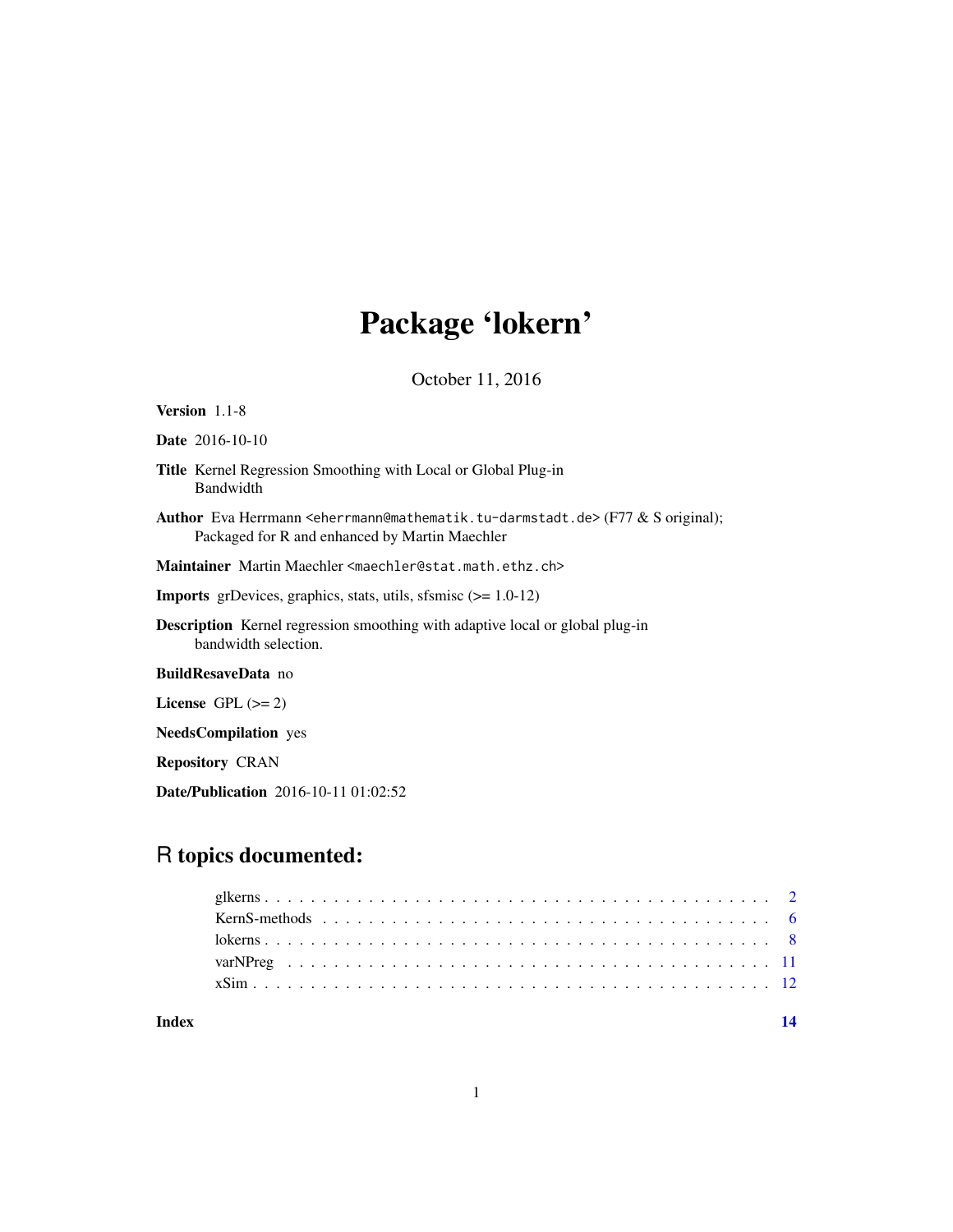<span id="page-1-1"></span><span id="page-1-0"></span>

#### Description

Nonparametric estimation of regression functions and their derivatives with kernel regression estimators and automatically adapted (global) plug-in bandwidth.

#### Usage

```
glkerns(x, ...)
## Default S3 method:
glkerns(x, y=NULL, deriv = 0, n.out = 300, x.out=NULL, x.inOut = TRUE,
        korder= deriv + 2, hetero=FALSE, is.rand=TRUE,
        inputb= is.numeric(bandwidth) && bandwidth > 0,
        m1 = 400, xl=NULL, xu=NULL,
        s=NULL, sig=NULL, bandwidth=NULL, trace.lev = 0, ...)## S3 method for class 'formula'
```
glkerns(formula, data, subset, na.action, ...)

#### Arguments

| $\times$ | vector of design points, not necessarily ordered.                                                                                                                                                                                                                       |
|----------|-------------------------------------------------------------------------------------------------------------------------------------------------------------------------------------------------------------------------------------------------------------------------|
| У        | vector of observations of the same length as x.                                                                                                                                                                                                                         |
| deriv    | order of derivative of the regression function to be estimated. Only deriv= $0,1,2$<br>are allowed for automatic smoothing, whereas deriv= $0,1,2,3,4$ is possible when<br>smoothing with a global input bandwidth. The default value is deriv=0.                       |
| n.out    | number of output design points where the function has to be estimated; default<br>is $n.out = 300$ .                                                                                                                                                                    |
| x.out    | vector of output design points where the function has to be estimated. The de-<br>fault is an equidistant grid of n.out points from $min(x)$ to $max(x)$ .                                                                                                              |
| x.inOut  | logical or character string indicating if x out should contain the input x values.<br>Note that this argument did not exist, equivalently to being FALSE, up to lokern<br>version $1.0 - 9$ .                                                                           |
|          | In order for residuals() or fitted() methods to be applicable, it must be<br>TRUE or a character string specifying one of the methodss of seqXtend (package<br><b>sfsmise</b> ). The default, TRUE corresponds to method "aim".                                         |
| korder   | nonnegative integer giving the kernel order k; it defaults to korder = $deriv+2$<br>or $k = \nu + 2$ where $k - \nu$ must be even. The maximal possible values are<br>for automatic smoothing, $k \leq 4$ , whereas for smoothing with input bandwidth,<br>$k \leq 6$ . |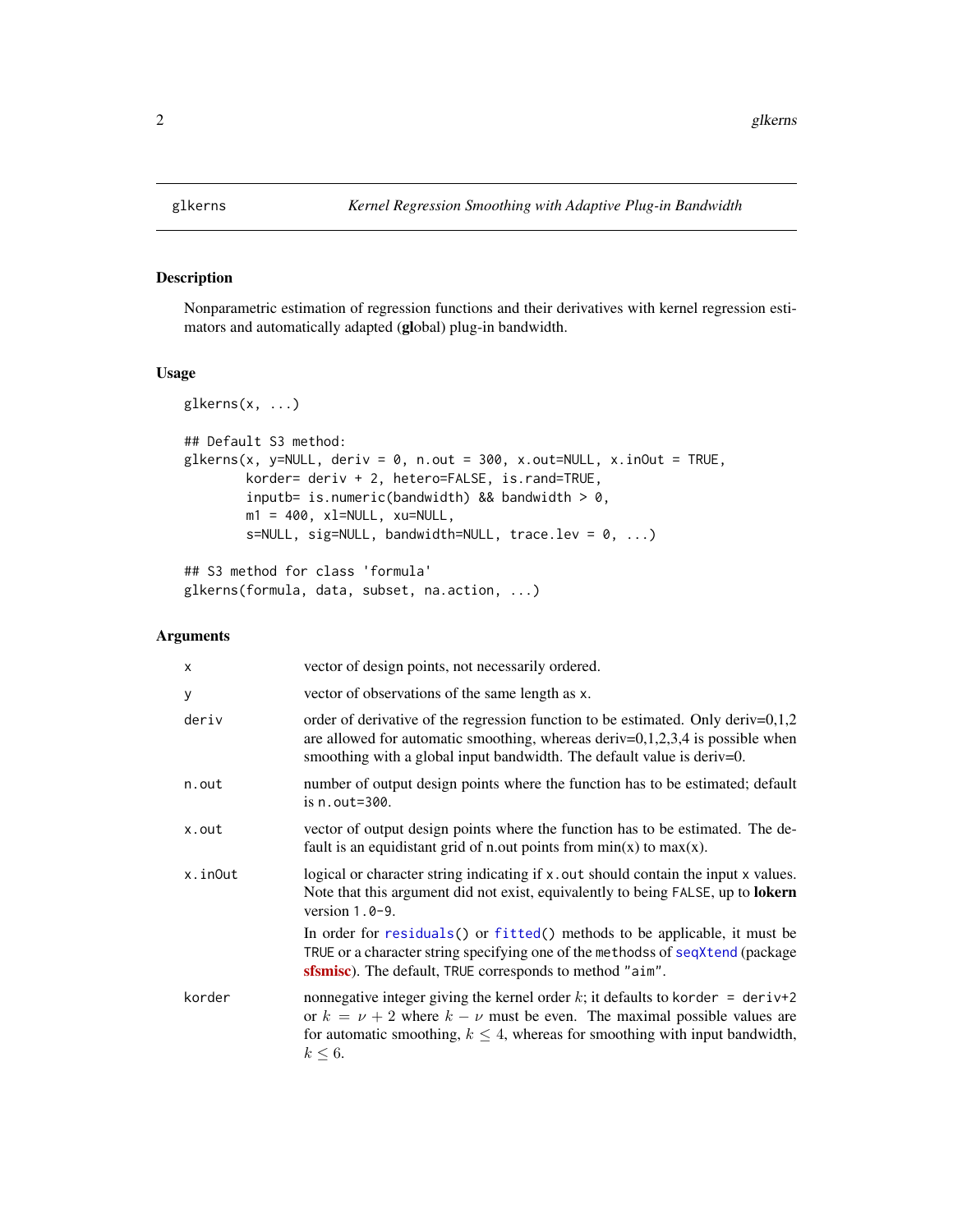#### <span id="page-2-0"></span>glkerns 3

| hetero    | logical: if TRUE, heteroscedastic error variables are assumed for variance es-<br>timation, if FALSE the variance estimation is optimized for homoscedasticity.<br>Default value is hetero=FALSE.                                                                                                                                                    |
|-----------|------------------------------------------------------------------------------------------------------------------------------------------------------------------------------------------------------------------------------------------------------------------------------------------------------------------------------------------------------|
| is.rand   | logical: if TRUE (default), random x are assumed and the s-array of the convo-<br>lution estimator is computed as smoothed quantile estimators in order to adapt<br>this variability. If FALSE, the s-array is choosen as mid-point sequences as the<br>classical Gasser-Mueller estimator, this will be better for equidistant and fixed<br>design. |
| inputb    | logical: if true, a local input bandwidth array is used; if FALSE (by default when<br>bandwidth is not specified), a data-adaptive local plug-in bandwidths array is<br>calculated and used.                                                                                                                                                         |
| m1        | integer, the number of grid points for integral approximation when estimating<br>the plug-in bandwidth. The default, 400, may be increased if a very large number<br>of observations are available.                                                                                                                                                  |
| xl, xu    | numeric (scalars), the lower and upper bounds for integral approximation and<br>variance estimation when estimating the plug-in bandwidth. By default (when<br>x1 and xu are not specified), the 87% middle part of $[xmin, xmax]$ is used.                                                                                                          |
| S         | s-array of the convolution kernel estimator. If it is not given by input it is calcu-<br>lated as midpoint-sequence of the ordered design points for is.rand=FALSE or<br>as quantiles estimators of the design density for is. rand=TRUE.                                                                                                            |
| sig       | variance of the error variables. If it is not given by input or if hetero=TRUE it is<br>calculated by a nonparametric variance estimator.                                                                                                                                                                                                            |
| bandwidth | global bandwidth for kernel regression estimation. If it is not given by input or<br>if inputb=FALSE a data-adaptive global plug-in bandwidth is used instead.                                                                                                                                                                                       |
| trace.lev | integer indicating how much the internal (Fortran level) computations should be<br>"traced", i.e., be reported. The default, 0, does not print anything.                                                                                                                                                                                             |
| formula   | a formula of the form $y \sim$ pred, specifying the response variable y and predic-<br>tor variable pred which must be in data.                                                                                                                                                                                                                      |
| data      | an optional matrix or data frame (or similar: see model.frame) containing<br>the variables in the formula formula. By default the variables are taken from<br>environment(formula).                                                                                                                                                                  |
| subset    | an optional vector specifying a subset of observations to be used.                                                                                                                                                                                                                                                                                   |
| na.action | a function which indicates what should happen when the data contain NAs. De-<br>faults to getOption("na.action").                                                                                                                                                                                                                                    |
|           | for the formula method: Optional arguments all passed to glkerns.default().                                                                                                                                                                                                                                                                          |

#### Details

This function calls an efficient and fast algorithm for automatically adaptive nonparametric regression estimation with a kernel method.

Roughly spoken, the method performs a local averaging of the observations when estimating the regression function. Analogously, one can estimate derivatives of small order of the regression function. Crucial for the kernel regression estimation used here is the choice of a global bandwidth. Too small bandwidths will lead to a wiggly curve, too large ones will smooth away important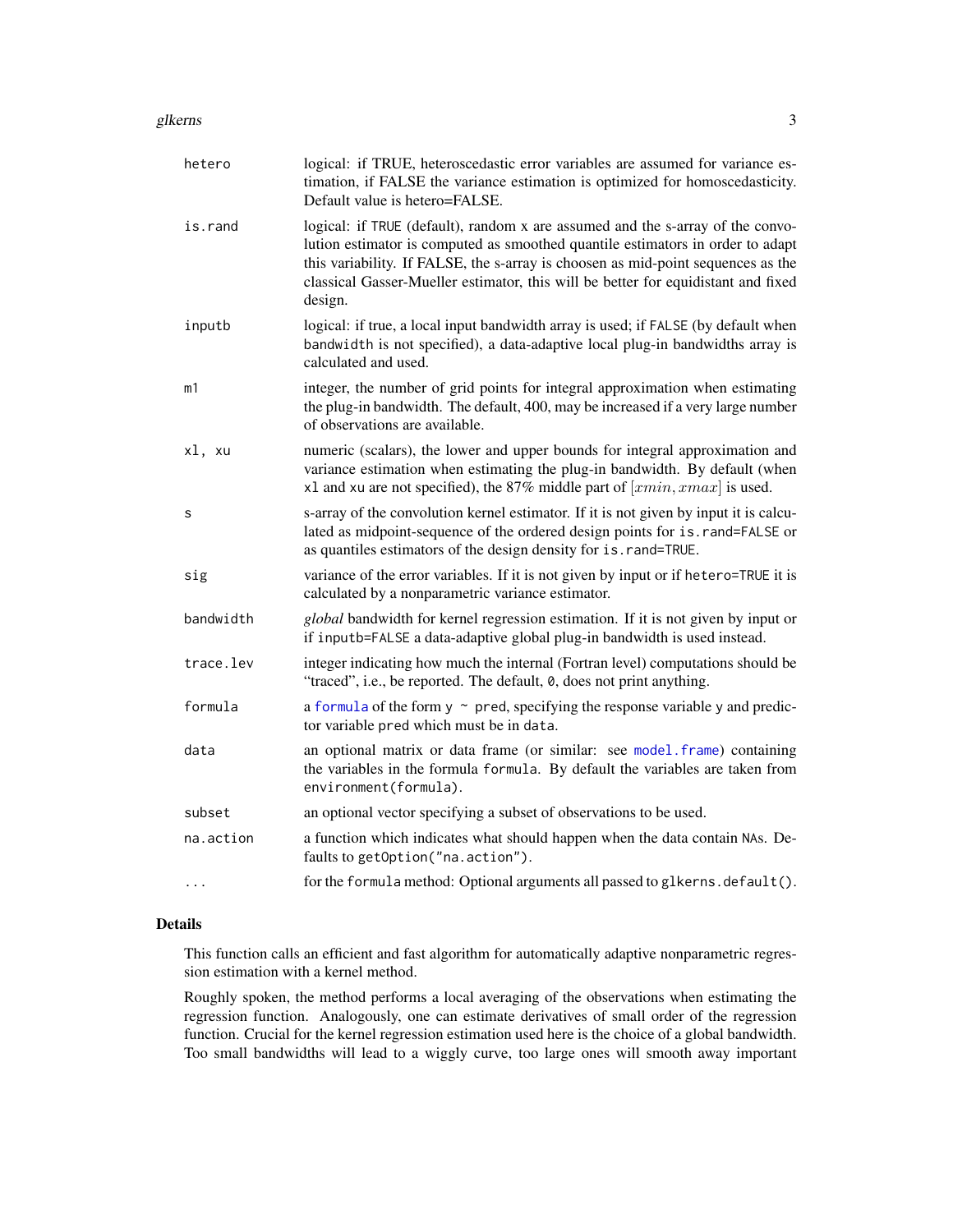details. The function glkerns calculates an estimator of the regression function or derivatives of the regression function with an automatically chosen global plugin bandwidth. It is also possible to use global bandwidths which are specified by the user.

Main ideas of the plugin method are to estimate the optimal bandwidths by estimating the asymptotically optimal mean integrated squared error optimal bandwidths. Therefore, one has to estimate the variance for homoscedastic error variables and a functional of a smooth variance function for heteroscedastic error variables, respectively. Also, one has to estimate an integral functional of the squared k-th derivative of the regression function ( $k =$  korder) for the global bandwidth.

Here, a further kernel estimator for this derivative is used with a bandwidth which is adapted iteratively to the regression function. A convolution form of the kernel estimator for the regression function and its derivatives is used. Thereby one can adapt the s-array for random design. Using this estimator leads to an asymptotically minimax efficient estimator for fixed and random design. Polynomial kernels and boundary kernels are used with a fast and stable updating algorithm for kernel regression estimation. More details can be found in the references and on <http://www.biostat.uzh.ch/en/research/software/kernel.html> or (equivalently) [https:](https://www.uzh.ch/cmsssl/biostat/en/research/software/kernel.html) [//www.uzh.ch/cmsssl/biostat/en/research/software/kernel.html](https://www.uzh.ch/cmsssl/biostat/en/research/software/kernel.html)

#### Value

an object of class(es) c("glkerns", "KernS"), which is a list including used parameters and estimator, containing among others

| $\times$  | vector of ordered design points.                                                |
|-----------|---------------------------------------------------------------------------------|
| У         | vector of observations ordered with respect to x.                               |
| bandwidth | bandwidth which was used for kernel regression estimation.                      |
| x.out     | vector of ordered output design points.                                         |
| est       | vector of estimated regression function or its derivative (at x.out).           |
| sig       | variance estimation which was used for calculating the plug-in bandwidth        |
| deriv     | derivative of the regression function which was estimated.                      |
| korder    | order of the kernel function which was used.                                    |
| xl        | lower bound for integral approximation and variance estimation.                 |
| xu        | upper bound for integral approximation and variance estimation.                 |
| S         | vector of midpoint values used for the convolution kernel regression estimator. |
|           |                                                                                 |

#### Author(s)

The formula method was added after proposals by Andri Signorell.

#### References

- global plug-in bandwidth estimator:

Theo Gasser, Alois Kneip & Walter Koehler (1991) A flexible and fast method for automatic smoothing. *Journal of the American Statistical Association* 86, 643–652. [https://doi.org/10.](https://doi.org/10.2307/2290393) [2307/2290393](https://doi.org/10.2307/2290393)

Muller, H.-G. (1984) Smooth optimum kernel estimators of densities, regression curves and modes. *The Annals of Statistics* 12, 766–774.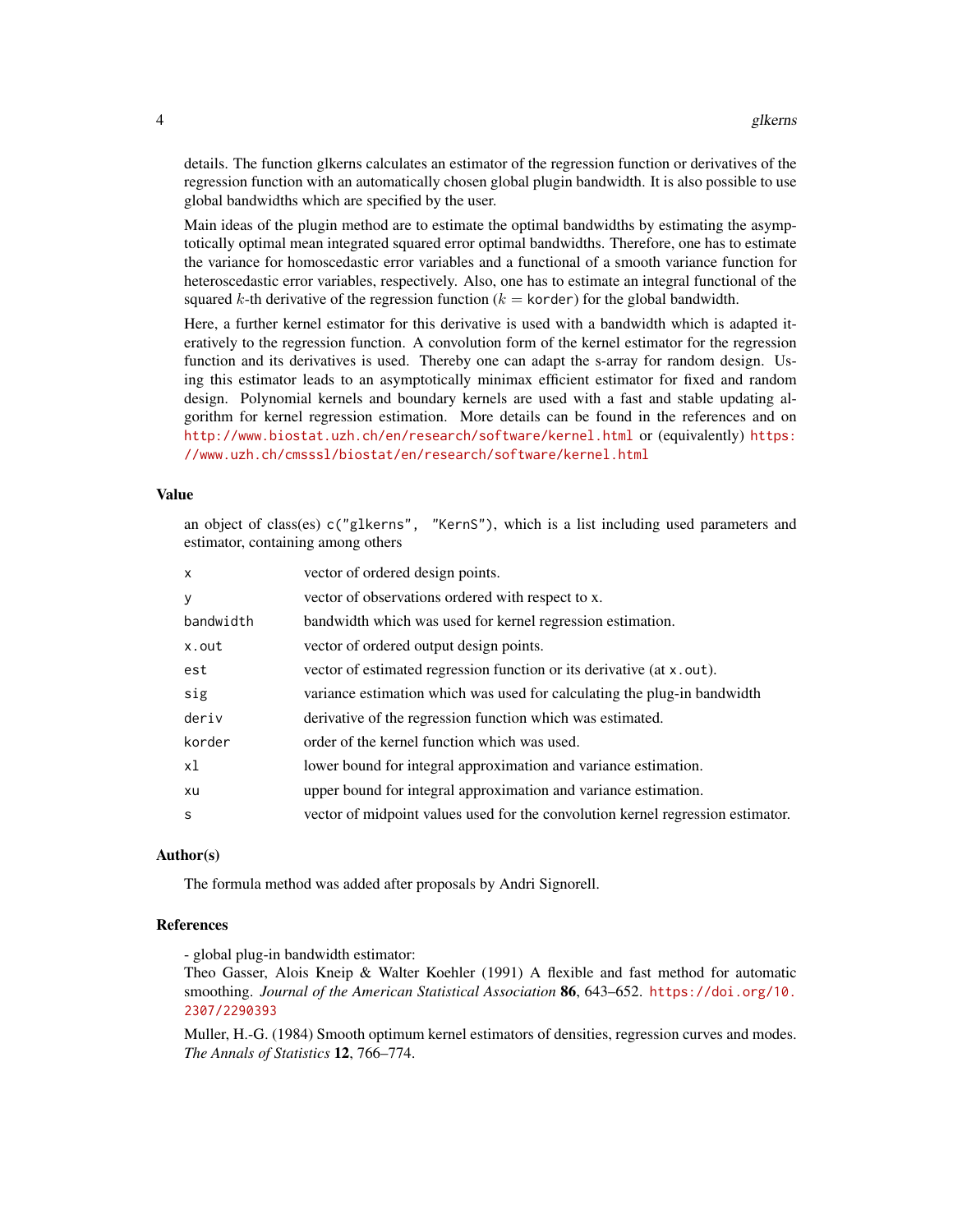#### <span id="page-4-0"></span>glkerns 5

- variance estimation:

T. Gasser, L. Sroka & C. Jennen-Steinmetz (1986) Residual and residual pattern in nonlinear regression. *Biometrika* 73, 625–633.

- adapting heteroscedasticity:

E. Herrmann (1997) Local bandwidth choice in kernel regression estimation. *Journal of Graphical and Computational Statistics* 6, 35–54.

- fast algorithm for kernel regression estimator:

T. Gasser & A. Kneip (1989) discussion of Buja, A., Hastie, TRUE. and Tibshirani, R.: Linear smoothers and additive models, *The Annals of Statistics* 17, 532–535.

B. Seifert, M. Brockmann, J. Engel & T. Gasser (1994) Fast algorithms for nonparametric curve estimation. *J. Computational and Graphical Statistics* 3, 192–213.

- on the special kernel estimator for random design point:

E. Herrmann (1996) *On the convolution type kernel regression estimator*; Preprint 1833, FB Mathematik, Technische Universitaet Darmstadt; currently available from [http://citeseerx.ist.psu.](http://citeseerx.ist.psu.edu/viewdoc/summary?doi=10.1.1.32.6383) [edu/viewdoc/summary?doi=10.1.1.32.6383](http://citeseerx.ist.psu.edu/viewdoc/summary?doi=10.1.1.32.6383)

#### See Also

[lokerns](#page-7-1) for local bandwidth computation. [plot.KernS](#page-5-1) documents all the methods for "KernS" classed objects.

The [demo](#page-0-0) for computing derivatives, demo("glk-derivs").

#### Examples

```
data(xSim)## linear plus an exponential peak, see help(xSim)
n <- length(xSim)
tt <- ((1:n) - 1/2)/n # equidistant x == > is.randomgk <- glkerns(tt, xSim, is.rand = FALSE)
gk # print method
plot(gk) # nice plot() method
if(require("sfsmisc")) {
 TA.plot(gk)
} else { plot(residuals(gk) \sim fitted(gk)); abline(h = 0, lty=2) }
qqnorm(residuals(gk), ylab = "residuals(gk)")
cat("glkerns() bandwidth:",format(gk$bandwidth, dig=10),"\n")
## local bandwidth: fit is very similar :
(lk <- lokerns(tt, xSim, is.rand = FALSE))
nobs(lk)
cols <- c(gl="PaleGreen", lo="Firebrick")
plot(lk$x.out, lk$bandwidth, axes = FALSE, xlab="", ylab="",
     ylim=c(0,max(lk$bandwidth)), type="h", col = "gray90")
axis(4); mtext("bandwidth(s)", side=4)
lines(lk$x.out, lk$bandwidth, col = cols["lo"], lty = 3)
abline( h = gk\bandwidth, col = cols['g1''], lty = 4)
par(new=TRUE)
plot(tt, xSim, main = "global and local bandwidth kernel regression")
lines(gk$x.out, gk$est, col = cols['g1''], lwd = 1.5)
```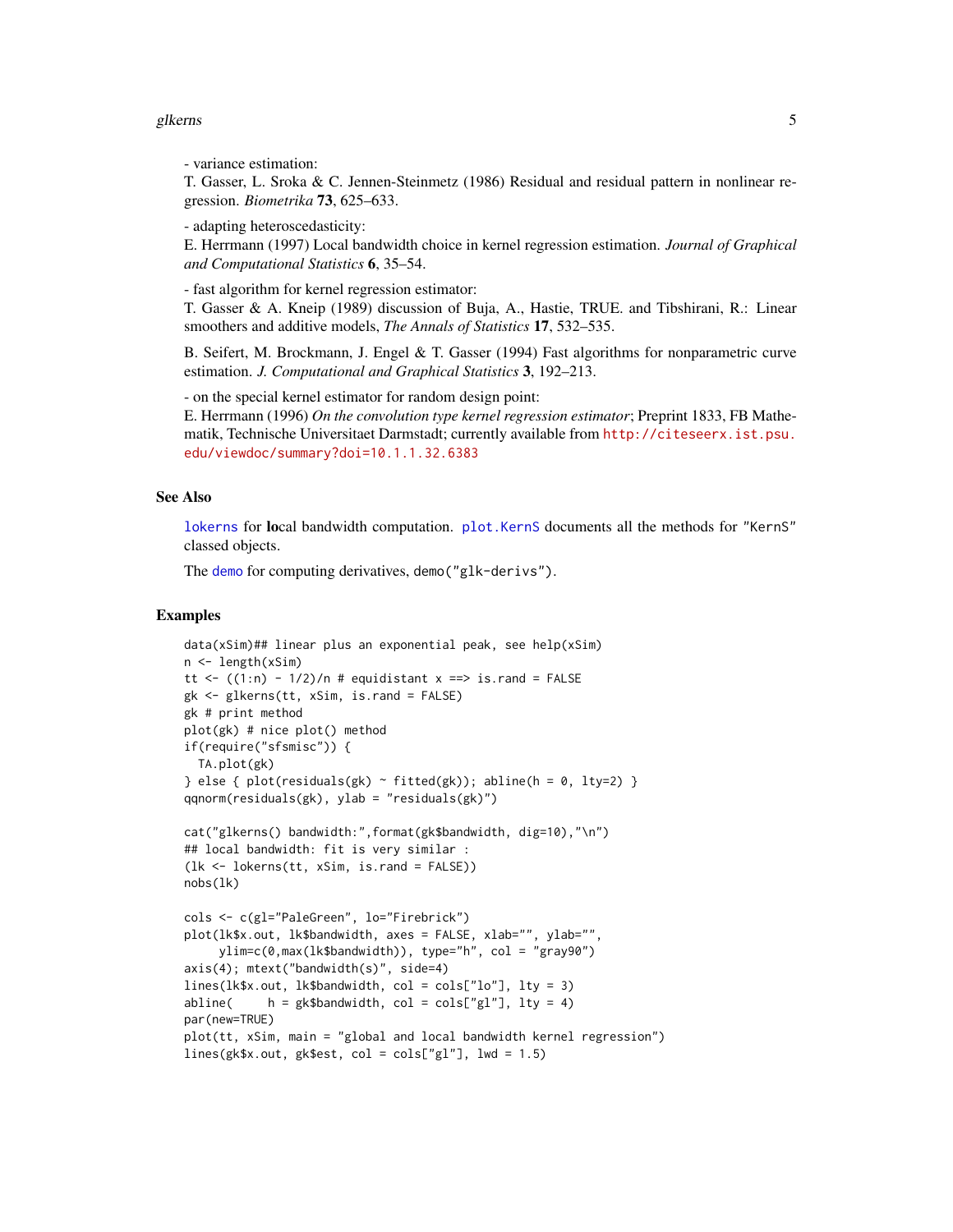```
lines(lk$x.out, lk$est, col = cols["lo"])
# the red curve (local bw) is very slightly better
legend(0.7, 4.4, c("global bw", "local bw"), col = cols, lwd=1)## This should look
op <- par(mfrow = c(3,1), mar = .1 + c(4,4,2,1), oma = c(0,0,3,0),
          mgp = c(1.5, 0.6, 0)plot(gk, main = expression(paste("Data & ", hat(f))))
## calling extra plot() method
gk1 <- glkerns(tt, xSim, deriv = 1, is.rand = FALSE)
plot(gk1$x.out, gk1$est, col = "green", lwd = 1.5, type = "l",
     main = expression(widehat(paste(f,"'"))))
abline(h=0, col="gray", lty = 3)
gk2 <- glkerns(tt, xSim, deriv = 2, is.rand = FALSE)
plot(gk2$x.out, gk2$est, col = "orange", lwd = 1.5, type = "l",
     main = expression(widehat(paste(f,"''"))))
abline(h=0, col="gray", lty = 3)
mtext("Example from www.unizh.ch/biostat/..../kernf77.html",side=3,
      outer = TRUE, cex = 1, font = par("font.mainloop")par(op)
data(cars)
plot(dist ~ speed, data = cars,
     main = "Global Plug-In Bandwidth")
## these two are equivalent
m1glk <- glkerns(dist ~ speed, data = cars)
m.glk <- glkerns(cars$ speed, cars$ dist)
lines(m.glk, col=2) # using the lines() method
mtext(paste("bandwidth = ", format(m.glk$bandwidth, dig = 4)))
ii <- names(m1glk) != "call"
stopifnot(all.equal(m1glk[ii], m.glk[ii], tol = 1e-15))
```
KernS-methods *Methods for ("KernS" classed) Results of lokerns() and glkerns()*

#### <span id="page-5-1"></span>Description

Methods for results of [glkerns\(](#page-1-1)) and [lokerns\(](#page-7-1)) which are of (S3) class "KernS".

#### Usage

```
## S3 method for class 'KernS'
fitted(object, ...)
## S3 method for class 'KernS'
plot(x, type = "1", lwd = 2.5, col = 3, ...)
## S3 method for class 'KernS'
predict(object, x, deriv = object[["deriv"]],
        korder = deriv+2, trace.lev = 0, ...)
## S3 method for class 'KernS'
```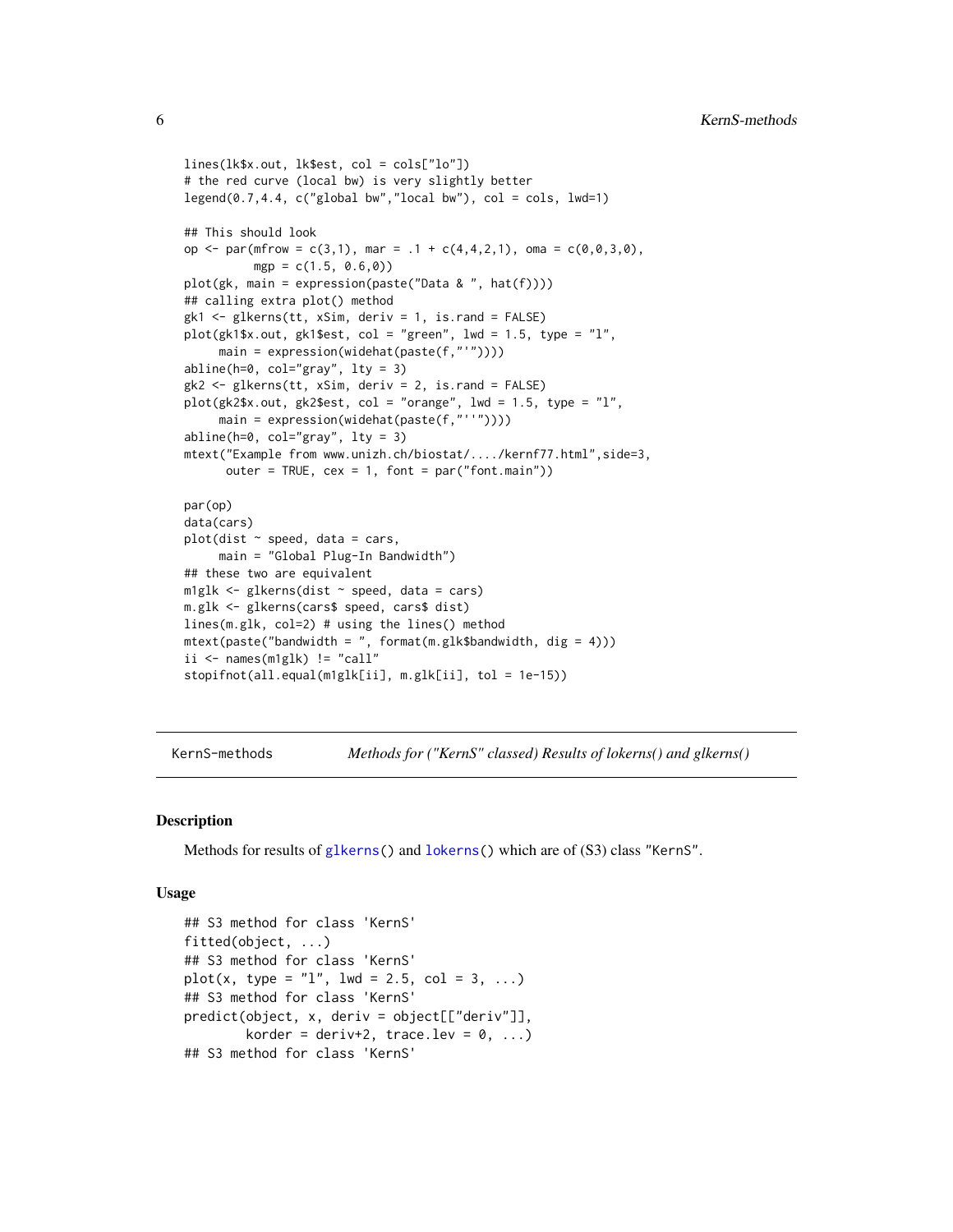#### <span id="page-6-0"></span>KernS-methods 7

```
print(x, \text{ digits} = getOption("digits"), ...)## S3 method for class 'KernS'
residuals(object, ...)
```
#### Arguments

| x,object  | an R object, of S3 class "KernS", typically result either from glkerns() or<br>lokerns().                                                              |
|-----------|--------------------------------------------------------------------------------------------------------------------------------------------------------|
|           | type, lwd, col arguments for plot() only for the case when $x$ \$deriv is not 0.                                                                       |
| deriv     | integer, $\geq 0$ , specifiving order of derivative that should be predicted.                                                                          |
| korder    | nonnegative integer giving the kernel order; see lokerns or glkerns.                                                                                   |
| digits    | number of significant digits, see print.                                                                                                               |
| trace.lev | integer; level of tracing of Fortran level computations; see lokerns.                                                                                  |
| $\ddots$  | potentially further arguments passed to and from methods. For the plot( $\star$ , deriv=0)<br>method, these are passed to plotDS from package sfsmisc. |

#### Details

Note that fitted() and residuals() rely on x. inOut having been true or x. out having contained the data x, in the [lokerns](#page-7-1) or [glkerns](#page-1-1) call.

The plot() method calls [plotDS](#page-0-0) from package **[sfsmisc](https://CRAN.R-project.org/package=sfsmisc)**.

 $predict(object, x, deriv)$  when either some x are not in x.out or deriv is not 0, basically recalls the original [lokerns](#page-7-1) or [glkerns](#page-1-1) function (keeping the bandwidths for lokerns).

#### Value

(differing, depending on the generic function)

#### See Also

[glkerns](#page-1-1), [lokerns](#page-7-1).

#### Examples

```
## "interesting" artificial data:
set.seed(47)
x \leftarrow sort(round(10*runif(250), 2))fx <- 5 - x/2 + 3*exp(-(x-5)^2)
y \leftarrow fx + rnorm(fx)/4plot(x,y)
lof \le lokerns(x,y, trace=1)# tracing the phases inside the Fortran code
plot(lof)
plot(lof, cex = 1/4)# maybe preferable
## Simpler, using the lines() method:
plot(x,y); lines(lof, lwd=2, col=2)
qqnorm(residuals(lof)) # hmm... overfitting?
```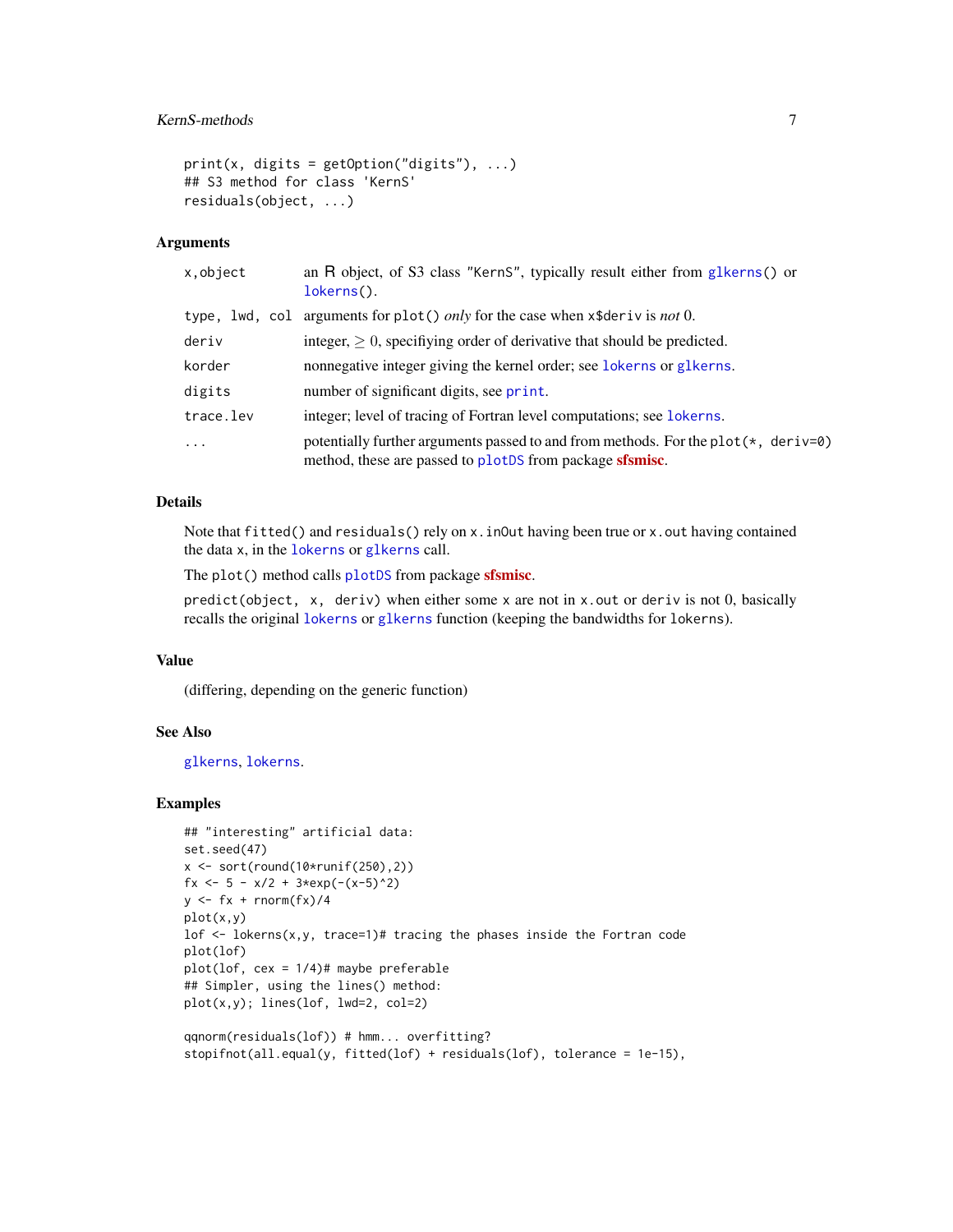8 lokerns and the state of the state of the state of the state of the state of the state of the state of the state of the state of the state of the state of the state of the state of the state of the state of the state of

```
predict(lof)$y == fitted(lof))lof$iter # negative ?
tt <- seq(0, 10, by=1/32)
p0 <- predict(lof, x=tt)
p1 <- predict(lof, x=tt, deriv=1)
p2 <- predict(lof, x=tt, deriv=2)
plot(p2, type="l"); abline(h=0, lty=3) # not satisfactory:
lof2 <- lokerns(x,y, deriv=2)
plot(lof2, main=
   "lokerns(*, deriv=2) -- much more smooth than predict(*, deriv=2)")
lines(p2); abline(h=0, lty=3)
```
<span id="page-7-1"></span>lokerns *Kernel Regression Smoothing with Local Plug-in Bandwidth*

#### Description

Nonparametric estimation of regression functions and their derivatives with kernel regression estimators and automatically adapted local plug-in bandwidth function.

#### Usage

```
lokerns(x, \ldots)## Default S3 method:
lokerns(x, y=NULL, deriv = 0, n.out=300, x.out=NULL, x.inOut = TRUE,korder = deriv + 2, hetero=FALSE, is.rand=TRUE,
        inputb= is.numeric(bandwidth) && bandwidth > 0,
       m1 = 400, x1=NULL, xu=NULL,
       s=NULL, sig=NULL, bandwidth=NULL, trace.lev = 0, ...)## S3 method for class 'formula'
```
lokerns(formula, data, subset, na.action, ...)

#### Arguments

| $\mathsf{x}$ | vector of design points, not necessarily ordered.                                                                                                                                                                                                 |
|--------------|---------------------------------------------------------------------------------------------------------------------------------------------------------------------------------------------------------------------------------------------------|
| y            | vector of observations of the same length as x.                                                                                                                                                                                                   |
| deriv        | order of derivative of the regression function to be estimated. Only deriv= $0,1,2$<br>are allowed for automatic smoothing, whereas deriv= $0,1,2,3,4$ is possible when<br>smoothing with an input bandwidth array. The default value is deriv=0. |
| n.out        | number of output design points where the function has to be estimated; default<br>is $n.out = 300$ .                                                                                                                                              |
| x.out        | vector of output design points where the function has to be estimated. The de-<br>fault is an equidistant grid of n.out points from $min(x)$ to $max(x)$ .                                                                                        |

<span id="page-7-0"></span>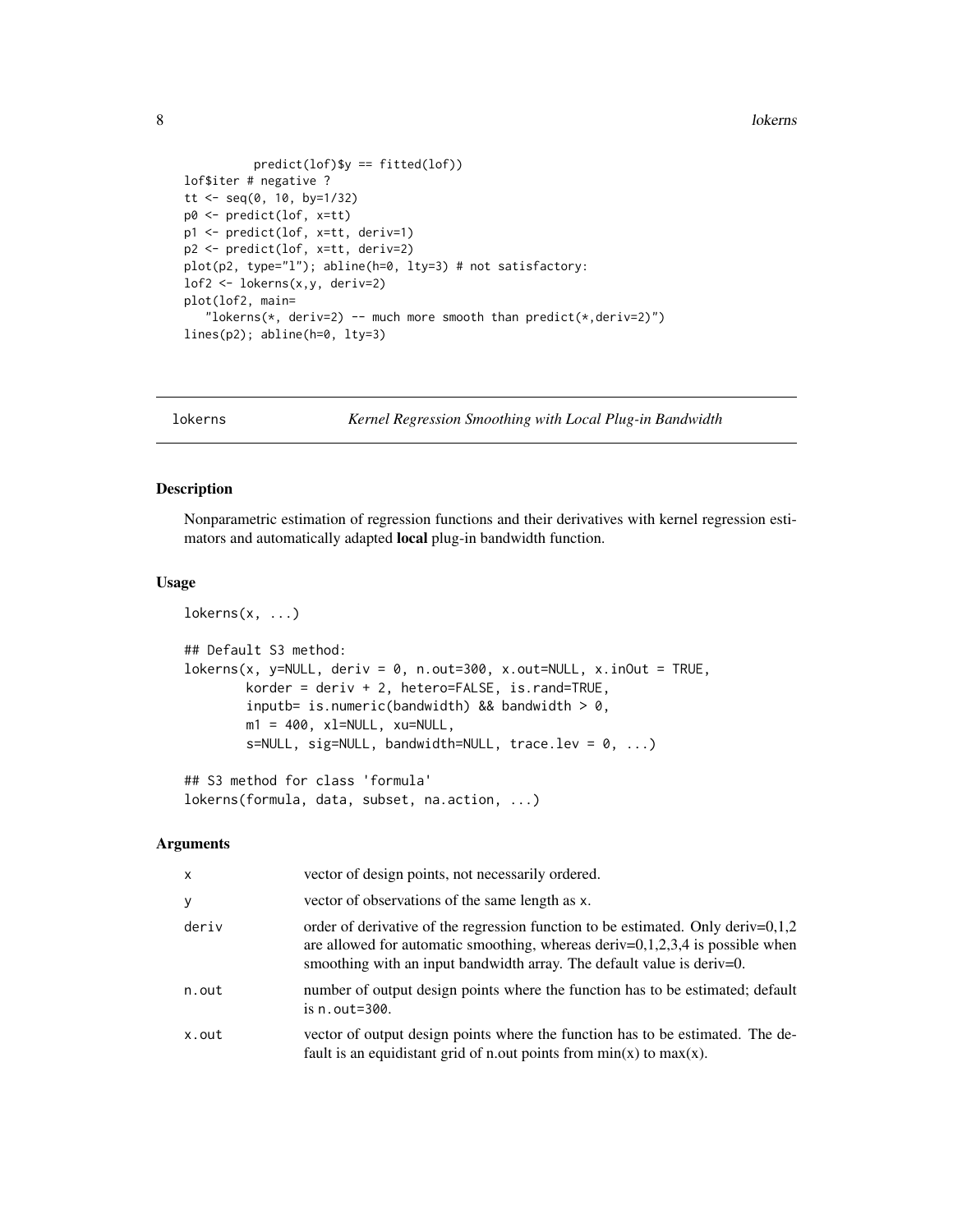#### <span id="page-8-0"></span>lokerns **9**

| x.inOut   | logical or character string indicating if x out should contain the input x values.<br>Note that this argument did not exist, equivalently to being FALSE, up to lokern<br>version $1.0-9$ .                                                                                                                                                          |
|-----------|------------------------------------------------------------------------------------------------------------------------------------------------------------------------------------------------------------------------------------------------------------------------------------------------------------------------------------------------------|
|           | In order for residuals() or fitted() methods to be applicable, it must be<br>TRUE or a character string specifying one of the methodss of seqXtend (package<br>sfsmisc). The default, TRUE corresponds to method "aim".                                                                                                                              |
| korder    | nonnegative integer giving the kernel order k; it defaults to korder = deriv+2<br>or $k = \nu + 2$ where $k - \nu$ must be even. The maximal possible values are<br>for automatic smoothing, $k \leq 4$ , whereas for smoothing with input bandwidth<br>array, $k \leq 6$ .                                                                          |
| hetero    | logical: if TRUE, heteroscedastic error variables are assumed for variance es-<br>timation, if FALSE the variance estimation is optimized for homoscedasticity.<br>Default value is hetero=FALSE.                                                                                                                                                    |
| is.rand   | logical: if TRUE (default), random x are assumed and the s-array of the convo-<br>lution estimator is computed as smoothed quantile estimators in order to adapt<br>this variability. If FALSE, the s-array is choosen as mid-point sequences as the<br>classical Gasser-Mueller estimator, this will be better for equidistant and fixed<br>design. |
| inputb    | logical: if true, a local input bandwidth array is used; if FALSE (by default when<br>bandwidth is not specified), a data-adaptive local plug-in bandwidths array is<br>calculated and used.                                                                                                                                                         |
| m1        | integer, the number of grid points for integral approximation when estimating<br>the plug-in bandwidth. The default, 400, may be increased if a very large number<br>of observations are available.                                                                                                                                                  |
| xl, xu    | numeric (scalars), the lower and upper bounds for integral approximation and<br>variance estimation when estimating the plug-in bandwidth. By default (when<br>x1 and xu are not specified), the 87% middle part of $[xmin, xmax]$ is used.                                                                                                          |
| s         | s-array of the convolution kernel estimator. If it is not given by input it is calcu-<br>lated as midpoint-sequence of the ordered design points for is.rand=FALSE or<br>as quantiles estimators of the design density for is.rand=TRUE.                                                                                                             |
| sig       | variance of the error variables. If it is not given by input or if hetero=TRUE it is<br>calculated by a nonparametric variance estimator.                                                                                                                                                                                                            |
| bandwidth | local bandwidth array for kernel regression estimation. If it is not given by<br>input or if inputb=FALSE a data-adaptive local plug-in bandwidth array is used<br>instead.                                                                                                                                                                          |
| trace.lev | integer indicating how much the internal (Fortran level) computations should be<br>"traced", i.e., be reported. The default, 0, does not print anything.                                                                                                                                                                                             |
| formula   | a formula of the form $y \sim$ pred, specifying the response variable y and predic-<br>tor variable pred which must be in data.                                                                                                                                                                                                                      |
| data      | an optional matrix or data frame (or similar: see model frame) containing<br>the variables in the formula formula. By default the variables are taken from<br>environment(formula).                                                                                                                                                                  |
| subset    | an optional vector specifying a subset of observations to be used.                                                                                                                                                                                                                                                                                   |
| na.action | a function which indicates what should happen when the data contain NAs. De-<br>faults to getOption("na.action").                                                                                                                                                                                                                                    |
|           | for the formula method: Optional arguments all passed to lokerns. default().                                                                                                                                                                                                                                                                         |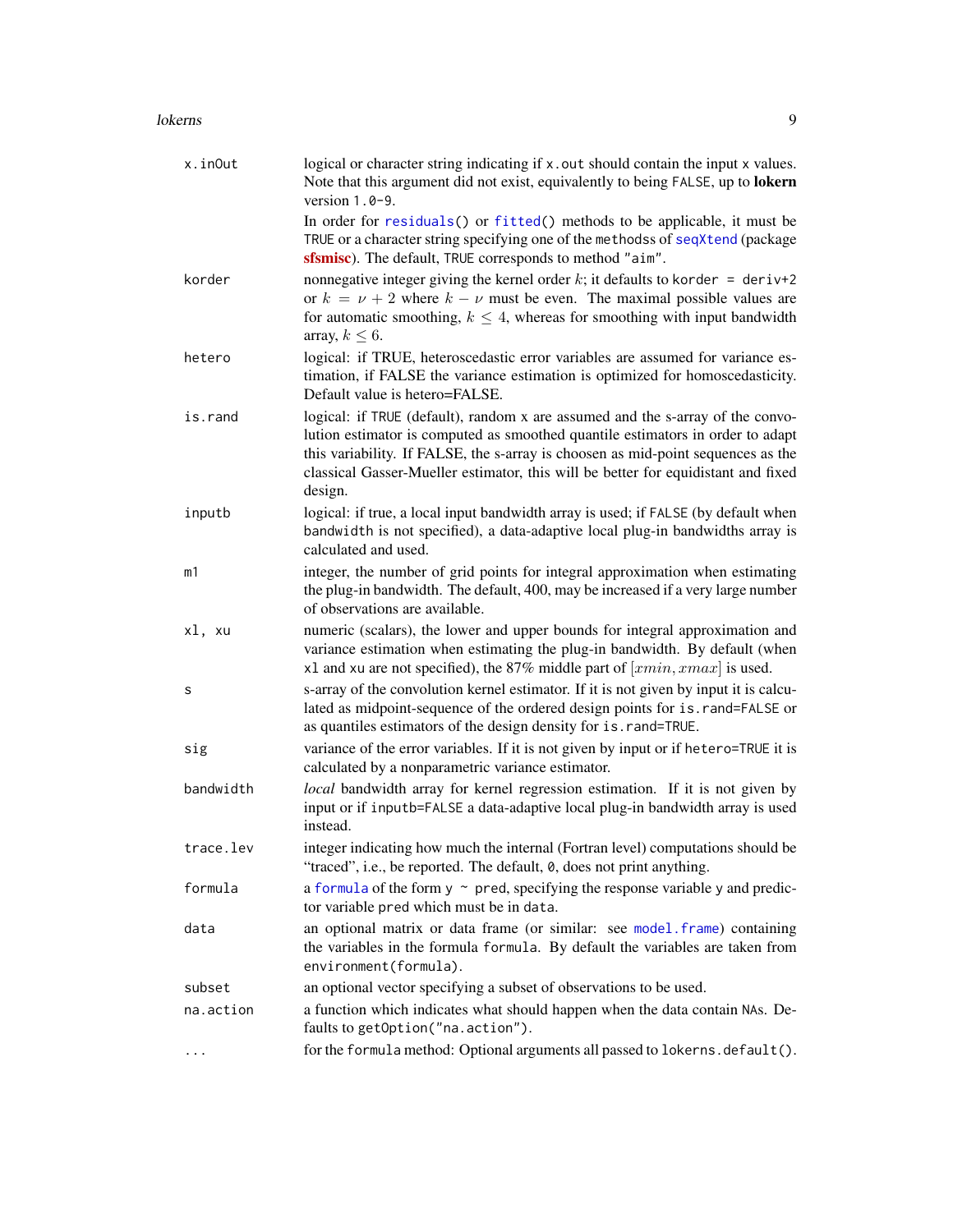#### <span id="page-9-0"></span>Details

This function calls an efficient and fast algorithm for automatically adaptive nonparametric regression estimation with a kernel method.

Roughly spoken, the method performs a local averaging of the observations when estimating the regression function. Analogously, one can estimate derivatives of small order of the regression function. Crucial for the kernel regression estimation used here is the choice the local bandwidth array. Too small bandwidths will lead to a wiggly curve, too large ones will smooth away important details. The function lokerns calculates an estimator of the regression function or derivatives of the regression function with an automatically chosen local plugin bandwidth function. It is also possible to use a local bandwidth array which are specified by the user.

Main ideas of the plugin method are to estimate the optimal bandwidths by estimating the asymptotically optimal mean squared error optimal bandwidths. Therefore, one has to estimate the variance for homoscedastic error variables and a functional of a smooth variance function for heteroscedastic error variables, respectively. Also, one has to estimate an integral functional of the squared  $k$ -th derivative of the regression function ( $k =$  korder) for the global bandwidth and the squared k-th derivative itself for the local bandwidths.

an object of class(es) c("lokerns", "KernS"), which is a list including used parameters and

Some more details are in [glkerns](#page-1-1).

estimator, containing among others

#### Value

| $\alpha$ . $\alpha$ . $\alpha$ . $\alpha$ . $\alpha$ . $\alpha$ . $\alpha$ . $\alpha$ . $\alpha$ . $\alpha$ . $\alpha$ . $\alpha$ . $\alpha$ . $\alpha$ . $\alpha$ . $\alpha$ . $\alpha$ . $\alpha$ . $\alpha$ . $\alpha$ . $\alpha$ . $\alpha$ . $\alpha$ . $\alpha$ . $\alpha$ . $\alpha$ . $\alpha$ . $\alpha$ . $\alpha$ . $\alpha$ . $\alpha$ . $\alpha$ . $\alpha$ . $\alpha$ . $\alpha$ . $\alpha$ . $\alpha$ . |                                                                                                                                                                       |  |
|------------------------------------------------------------------------------------------------------------------------------------------------------------------------------------------------------------------------------------------------------------------------------------------------------------------------------------------------------------------------------------------------------------------------|-----------------------------------------------------------------------------------------------------------------------------------------------------------------------|--|
| $\mathsf{x}$                                                                                                                                                                                                                                                                                                                                                                                                           | vector of ordered design points.                                                                                                                                      |  |
| y                                                                                                                                                                                                                                                                                                                                                                                                                      | vector of observations ordered with respect to x.                                                                                                                     |  |
| bandwidth                                                                                                                                                                                                                                                                                                                                                                                                              | local bandwidth array which was used for kernel regression estimation.                                                                                                |  |
| x.out                                                                                                                                                                                                                                                                                                                                                                                                                  | vector of ordered output design points.                                                                                                                               |  |
| est                                                                                                                                                                                                                                                                                                                                                                                                                    | vector of estimated regression function or its derivative (at x.out).                                                                                                 |  |
| sig                                                                                                                                                                                                                                                                                                                                                                                                                    | variance estimation which was used for calculating the plug-in bandwidths if<br>hetero=TRUE (default) and either inputb=FALSE (default) or is.rand=TRUE<br>(default). |  |
| deriv                                                                                                                                                                                                                                                                                                                                                                                                                  | derivative of the regression function which was estimated.                                                                                                            |  |
| korder                                                                                                                                                                                                                                                                                                                                                                                                                 | order of the kernel function which was used.                                                                                                                          |  |
| xl                                                                                                                                                                                                                                                                                                                                                                                                                     | lower bound for integral approximation and variance estimation.                                                                                                       |  |
| xu                                                                                                                                                                                                                                                                                                                                                                                                                     | upper bound for integral approximation and variance estimation.                                                                                                       |  |
| S                                                                                                                                                                                                                                                                                                                                                                                                                      | vector of midpoint values used for the convolution kernel regression estimator.                                                                                       |  |

#### References

All the references in [glkerns](#page-1-1).

#### See Also

[glkerns](#page-1-1) for global bandwidth computation. [plot.KernS](#page-5-1) documents all the methods for "KernS" classed objects.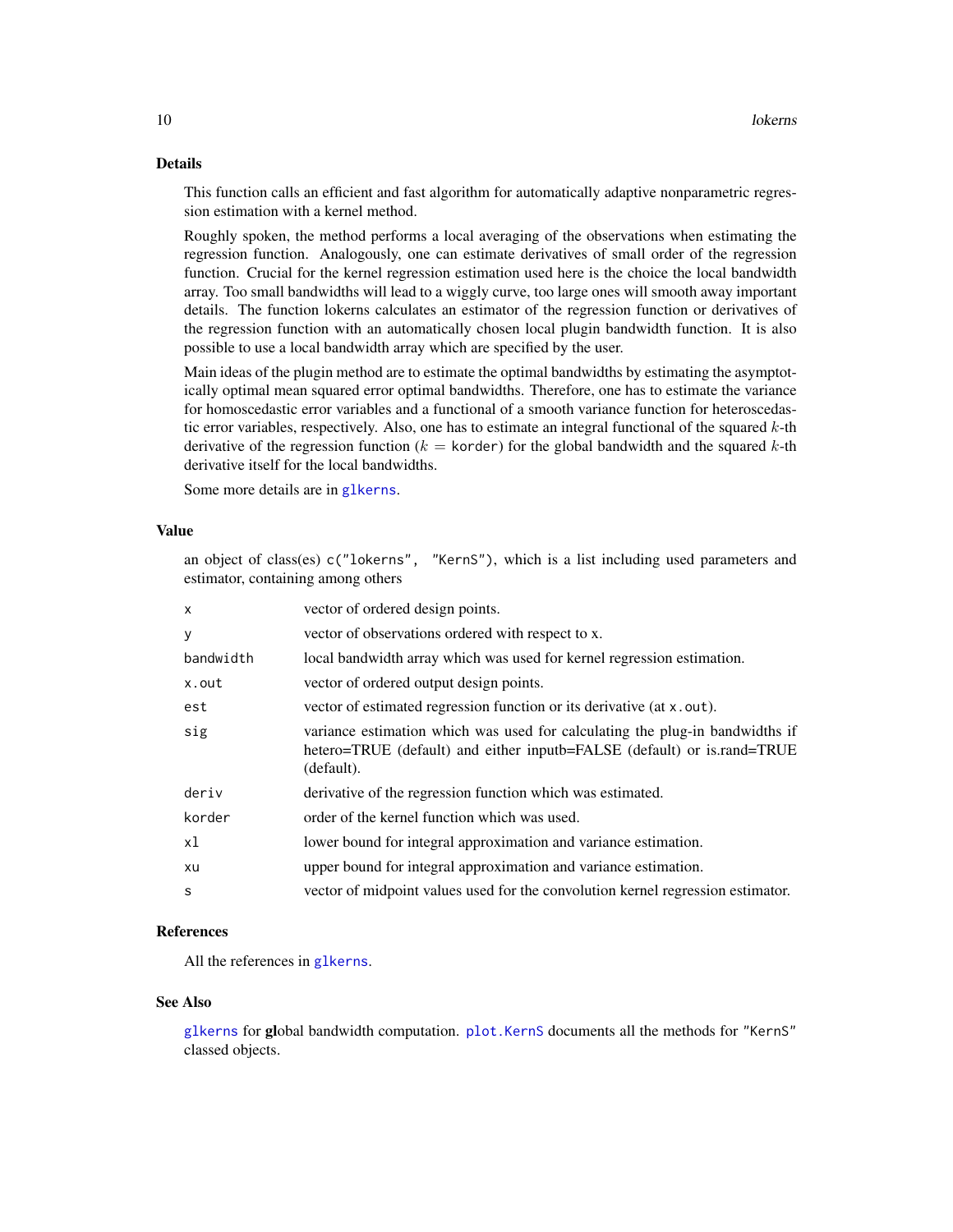#### <span id="page-10-0"></span>varNPreg 11

#### Examples

```
data(cars)
lofit <- lokerns(dist ~ speed, data=cars)
lofit # print() method
if(require("sfsmisc")) {
  TA.plot(lofit)
} else { plot(residuals(lofit) ~ fitted(lofit)); abline(h = 0, lty=2) }
qqnorm(residuals(lofit), ylab = "residuals(lofit)")
## nice simple plot of data + smooth
plot(lofit)
(sb <- summary(lofit$bandwidth))
op <- par(fg = "gray90", tcl = -0.2, mgp = c(3,.5,0))
plot(lofit$band, ylim=c(0,3*sb["Max."]), type="h",#col="gray90",
     ann = FALSE, axes = FALSE)
boxplot(lofit$bandwidth, add = TRUE, at = 304, boxwex = 8,
        col = "gray90", border="gray", parser = list(axes = FALSE))axis(4, at = c(0,pretty(sh)), col. axis = "gray")par(op)
par(new=TRUE)
plot(dist ~ ~ speed, data = cars,main = "Local Plug-In Bandwidth Vector")
lines(lofit, col=4, lwd=2)
mtext(paste("bandwidth in [",
            paste(format(sb[c(1,6)], dig = 3), collapse=',"'),"]; Median b.w.=",formatC(sb["Median"])))
```
varNPreg *Nonparametric Variance Estimator*

#### Description

Estimates the error variance  $\sigma^2$  nonparametrically in the model

$$
Y_i = m(x_i) + E_i,
$$

where  $E_i \sim (0, \sigma^2)$ , i.i.d.

Computes leave-one-out residuals (local linear approximation followed by reweighting) and their variance.

#### Usage

varNPreg(x, y)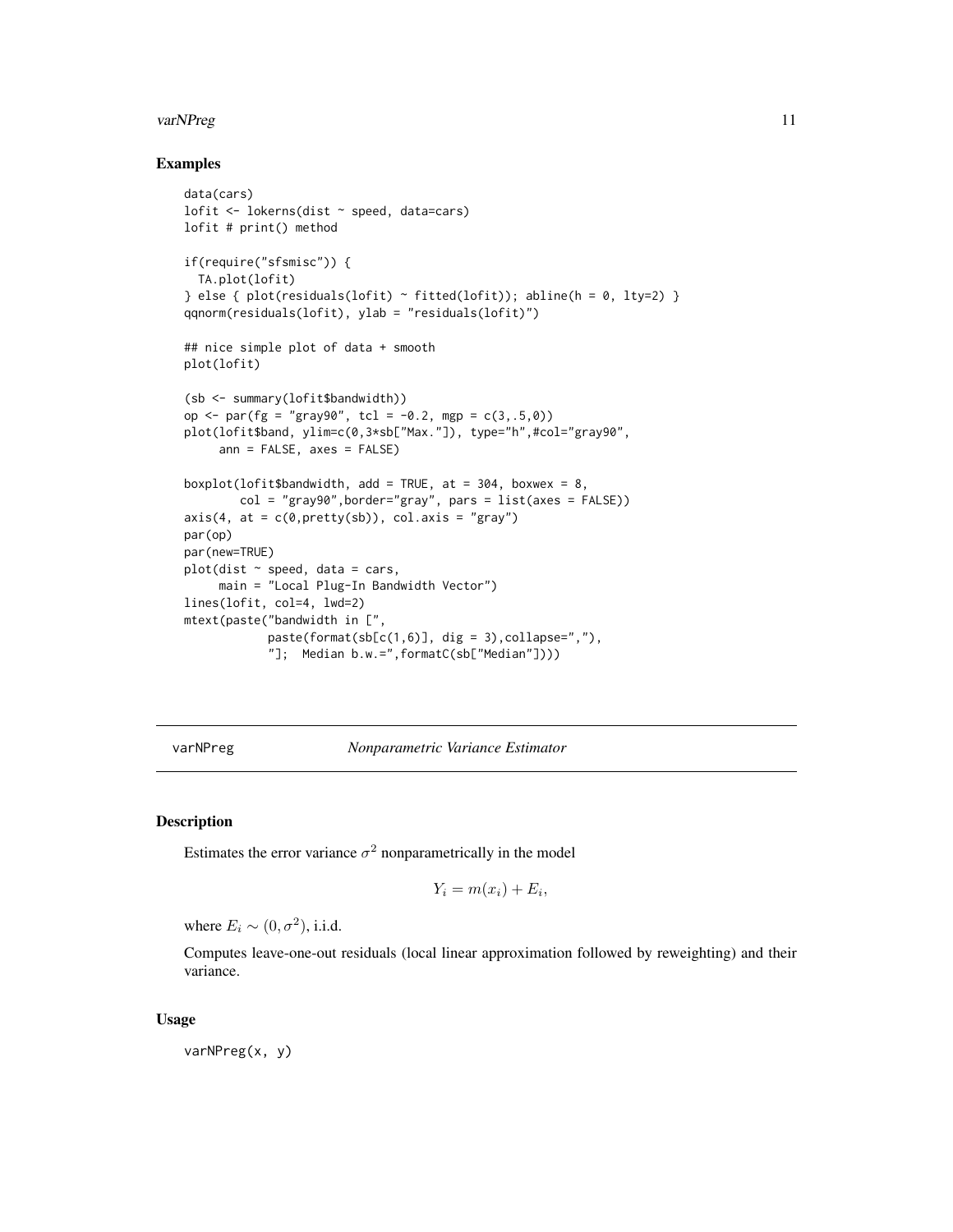#### <span id="page-11-0"></span>Arguments

| abscissae values, ordered increasingly. |
|-----------------------------------------|
| observations at $y[i]$ at $x[i]$ .      |

#### Value

A list with components

| res    | numeric; residuals at x[] of length n.              |
|--------|-----------------------------------------------------|
| snr    | explained variance of the true curve                |
| sigma2 | estimation of residual variance, $\hat{\sigma}^2$ . |

#### Note

This is an R interface to the resest Fortran subroutine, used in [lokerns](#page-7-1) and [glkerns](#page-1-1), see their help pages for references and context.

Earlier version of the lokern package accidentally, contained varest() which has been an identical copy of varNPreg().

#### Author(s)

Martin Maechler

#### See Also

[lokerns](#page-7-1), [glkerns](#page-1-1).

#### Examples

```
x \leftarrow sort(runif(100))y <- sin(pi*x) + rnorm(100)/10
str(ve <- varNPreg(x,y))
```
xSim *Simulated Linear plus Exponential Peak*

#### Description

This is simulated data, a linear plus an exponential peak. In similar form, data like this appears in the smoothing literature since at least the eighties.

#### Usage

data(xSim)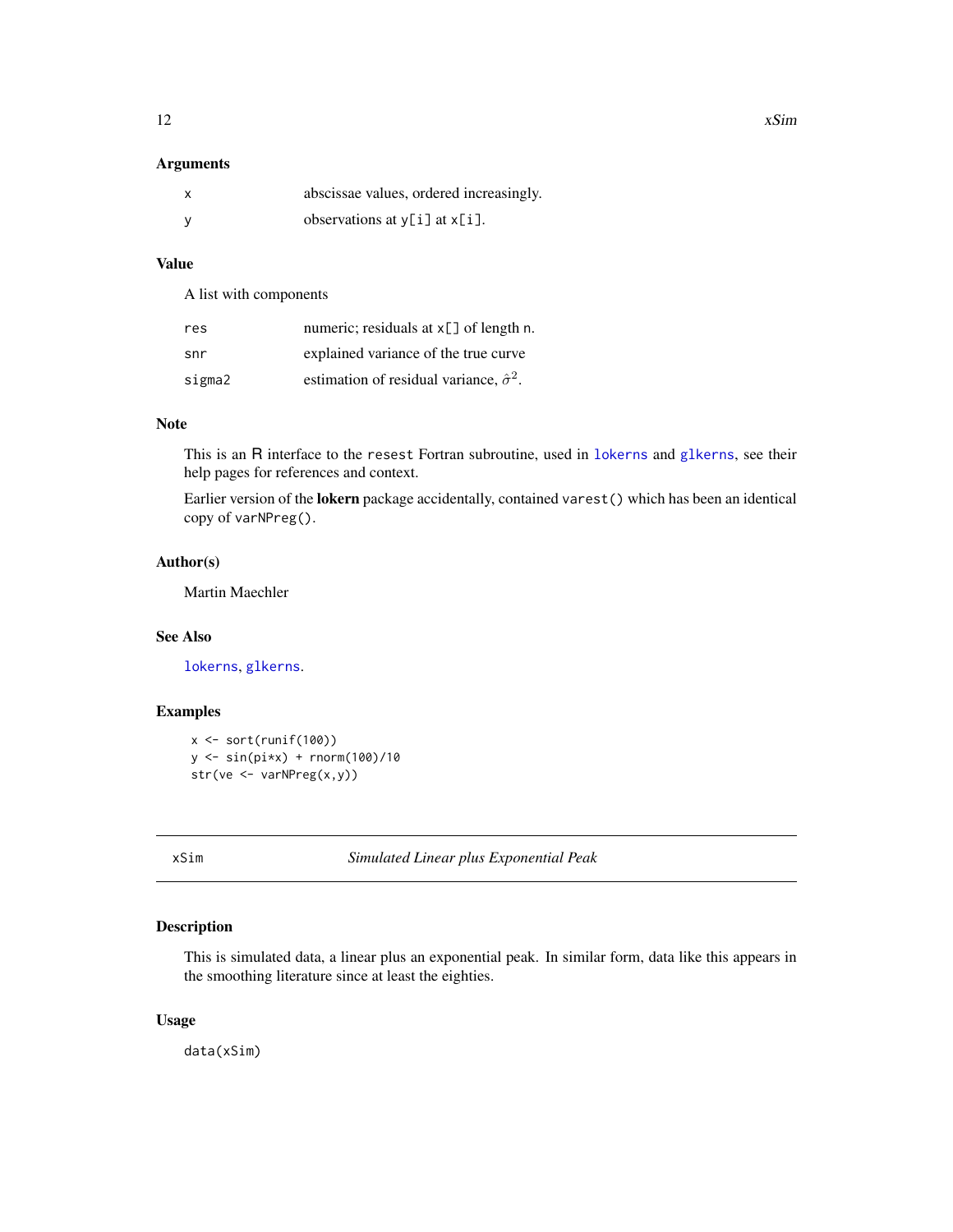#### <span id="page-12-0"></span> $xSim$  13

### Format

A vector of 75 numbers between -3.1323 and 4.4505, all rounded to 4 digits after the decimal.

#### Source

<http://www.biostat.uzh.ch/en/research/software/kernel.html>

#### See Also

The example in [glkerns](#page-1-1) replicates the computations and plots from the source given.

#### Examples

```
data(xSim)
plot(xSim, main = "`xSim' - N=75 simulated linear + peak")
```